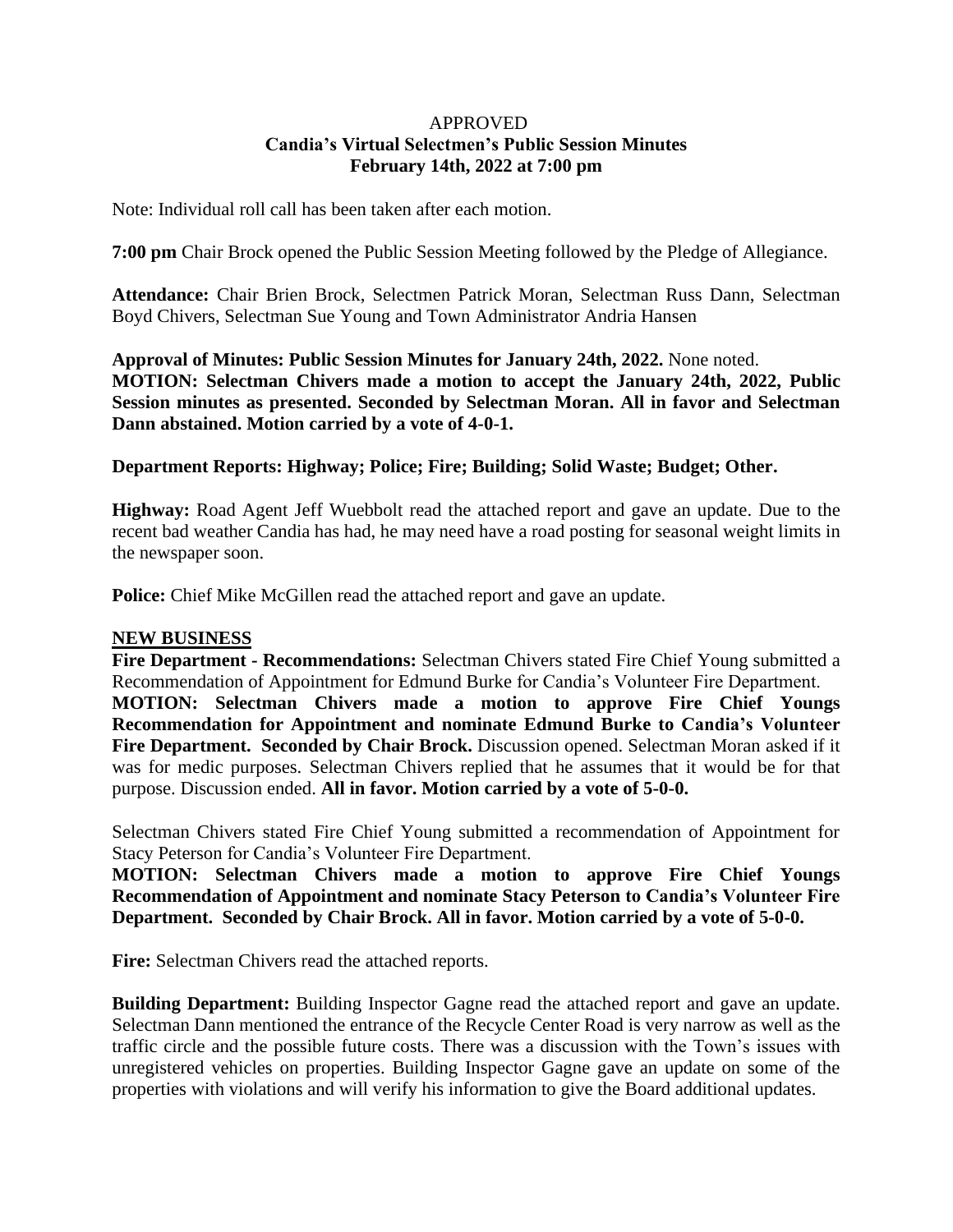**Solid Waste:** No reports available.

### **Budget:** No updates.

**Hazard Mitigation Grant:** Emergency Management Bob Panit explained the Hazard Mitigation Grant that needed the Selectmen's signatures. See attached. The Motion is to read as follows:

"The Select Board, in a majority, accepted the terms of the Building Resilient Infrastructure and Communities (BRIC) as presented in the amount of \$7,500 to update the community's Local Hazard Mitigation Plan. Furthermore, the Board acknowledges that the total cost of this project will be \$10,000.00, in which the town will be responsible for a 25% match (\$2,500.00)."

**MOTION: Selectman Chivers moved to accept the terms of the building Resilient Infrastructure and Communities (BRIC) as presented in the amount of \$7,500.00 to update the community's Local Hazard Mitigation Grant and for the Board to acknowledge the total cost is \$10,000.00, in which the town will be responsible for a 25% match \$2,500.00. Seconded by Selectman Young. All were in favor. Motion carried by a vote of 5-0-0.** 

**Hazard Mitigation Grant** - Emergency Management Panit indicated contractor Hubbard Consulting will assist in putting a plan together and will be working with the Planning Committee that has many Town Departments involved as well as some residents. The Federal and State have guidelines that will need to be followed as they are Federal Funds.

## **OLD BUSINESS**

**Recycle & Energy Committee - Recommendation:** Selectman Dann stated Janet Lewis would like to become a member of the Recycle & Energy Committee.

**MOTION: Selectman Dann made a motion to approve Janet Lewis to become a member of the Recycle & Energy Committee. Seconded by Selectman Young. All in favor. Motion carried by a vote of 5-0-0.**

**Lighting Upgrade Project** - Selectman Dann mentioned the lighting upgrade project for the Town Hall Building and surrounding area including the Salt Shed is looking as though it will be completed next year. The cost is \$24,596 to do the work and it will need to be added into the budget.

**Covid Update:** Town Administrator Hansen updated the Board that there have been multiple Employees who have tested positive with Covid symptoms and without symptoms. At this point the Cares Act is no longer available, and Employees need use their sick time when they are out of work.

### **OTHER BUSINESS**

**Board to authorize the payments of payroll and payables.** Selectman Chivers announced the payroll for the week ending February 3rd was \$23,177.00, for week ending February 10th was \$21,888.09, for week ending February  $17<sup>th</sup>$  was \$21,672.32. Payables for week ending February 3rd was \$56,263.03. For week ending February  $10^{th}$  was \$656,734.91 of which the school received \$600,000. For week ending January 17th was \$61,822.45 for a combined total of \$841,557.80.